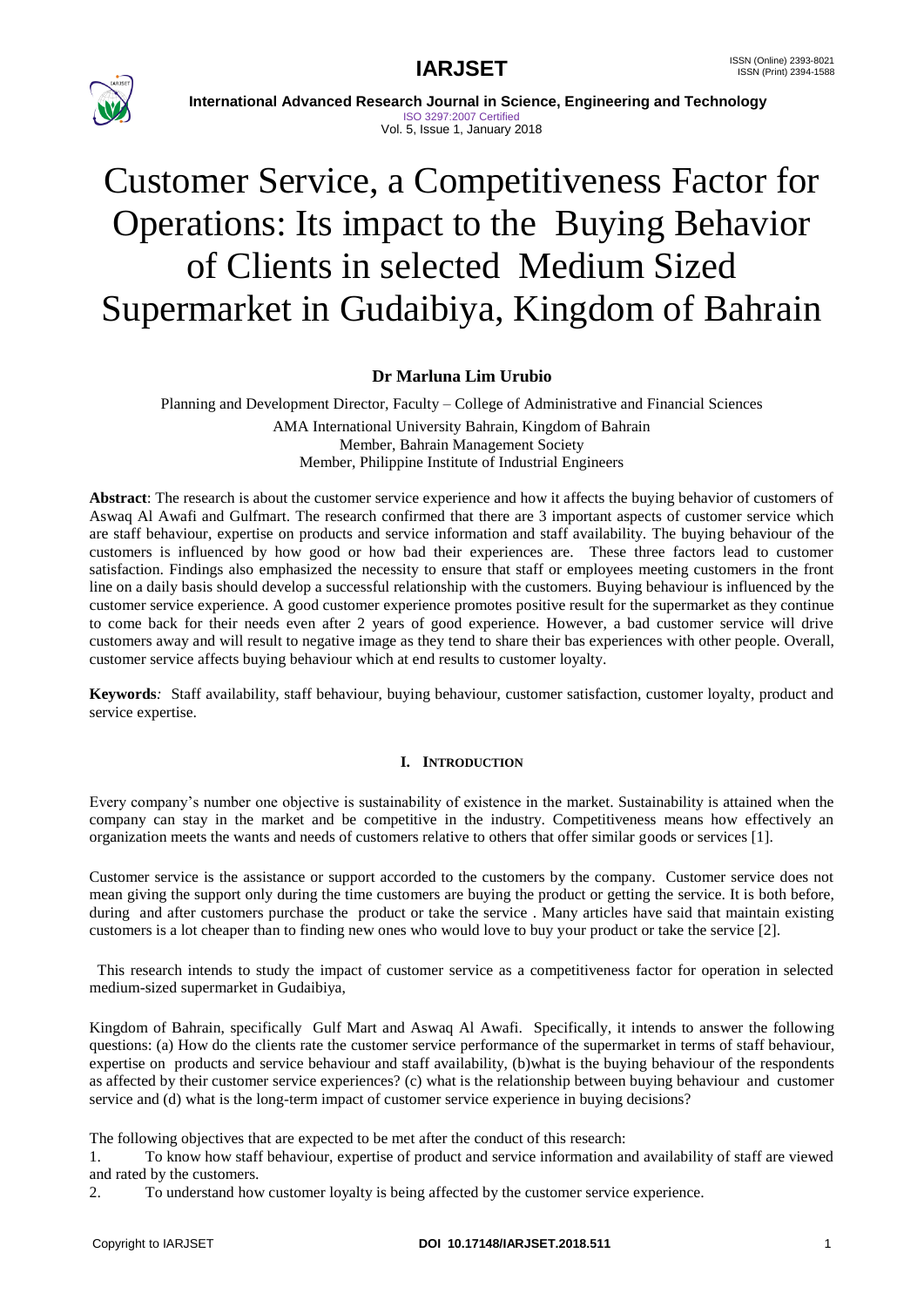

ISO 3297:2007 Certified Vol. 5, Issue 1, January 2018

3. To see the long term effects of the customer service experience on buying decisions.

4. To know the relationship between loyalty of the customer and customer service.

# **II. RESEARCH METHODOLOGY**

 The researcher used descriptive – evaluative approach in order to answer the questions stated in the statement of the problem.

Descriptive research is an effective tool when the researcher wants to incorporate the accumulation of facts, data and figures [3]. The interpretative and explanatory style of the technique enabled the researcher to process the raw data and later develop the information that led to conclusions and recommendations.

Under this method, clients/customers of Aswaq Al Awafi and Gulf Mart are the respondents to be given questionnaires as they enter the supermarket or as they leave or even while they are doing their activity in the supermarket. This method helped the researcher gather opinions of the respondents relative to the services provided by the supermarket staff.

Descriptive method was also applied to gather the information regarding the focus of the research [4].

The data used to complete this research will be obtained through the use of a validated questionnaire that will lead to answer the specific questions mentioned in the statement of the problem. The questionnaire is validated through using the questionnaire with the some clients of Universal Food Corporation and GSF Supermarket, which are in the same business as Gulf Mart and Aswaq Al Alwafi.

The main tool for the data gathering and collection in this research will be the questionnaire devised to evaluate how staff behaviour, expertise on products and service and staff availability are viewed by clients. The questionnaire will see how customer service experience can affect the buying behaviour in terms of loyalty and the long term impact of customer service experience in buying decisions. At the end, the questionnaire will determine the relationship between the loyalty of the customer and customer service?

Using a questionnaire is an effective way for data collection especially when the information the researcher wants to collect is about perception, attitudes, opinion and behavior.

The questionnaire that has been used has been divided into 5 parts to be as follows:

- 1. Part 1 Data about store visit and purchase amount
- 2. Part 2 Customer Performance Assessment
- 3. Part 3 Assessment on Buying Behavior and Customer Service Experience
- 4. Part 4 Other related questions

The questionnaire that has been adapted for the research has multiple choice questions and Likert Scale questions[5].

#### **III.RESULTS AND DISCUSSION**

1. Rating on the customer service performance of the supermarket in terms of Staff behavior.

The first statement of the problem is to know how clients are rating on customer service performance of the supermarket in terms of staff behaviour. With the 1000 respondents coming equally from both supermarkets namely Aswaq Al Awafi and Gulfmart, Table 1 shows that respondents rated the staff behavior to be excellent ( 4.595) The sector of supermarket in US showed a drop in its ratings and one of the reasons for the said drop is its ratings slide in a number of categories, including staff courtesy and helpfulness [6].

b. Rating on the customer service performance of the supermarket in terms of expertise on products and service information.

Another part of statement of the problem No. 1 is knowing how clients are rating on customer service performance of the supermarket in terms of staff expertise on products and service information . Based from Table 2, respondents coming from both supermarkets namely Aswaq Al Awafi and Gulfmart, shows that they rated the staff expertise on product and service information to excellent ( 4.597 ).

A research done by Nguyễn Thị Thu Thương, showed that customer service performance specifically on staff expertise in explaining the product details is very important for customer satisfaction along with loyalty of the customers [7]. The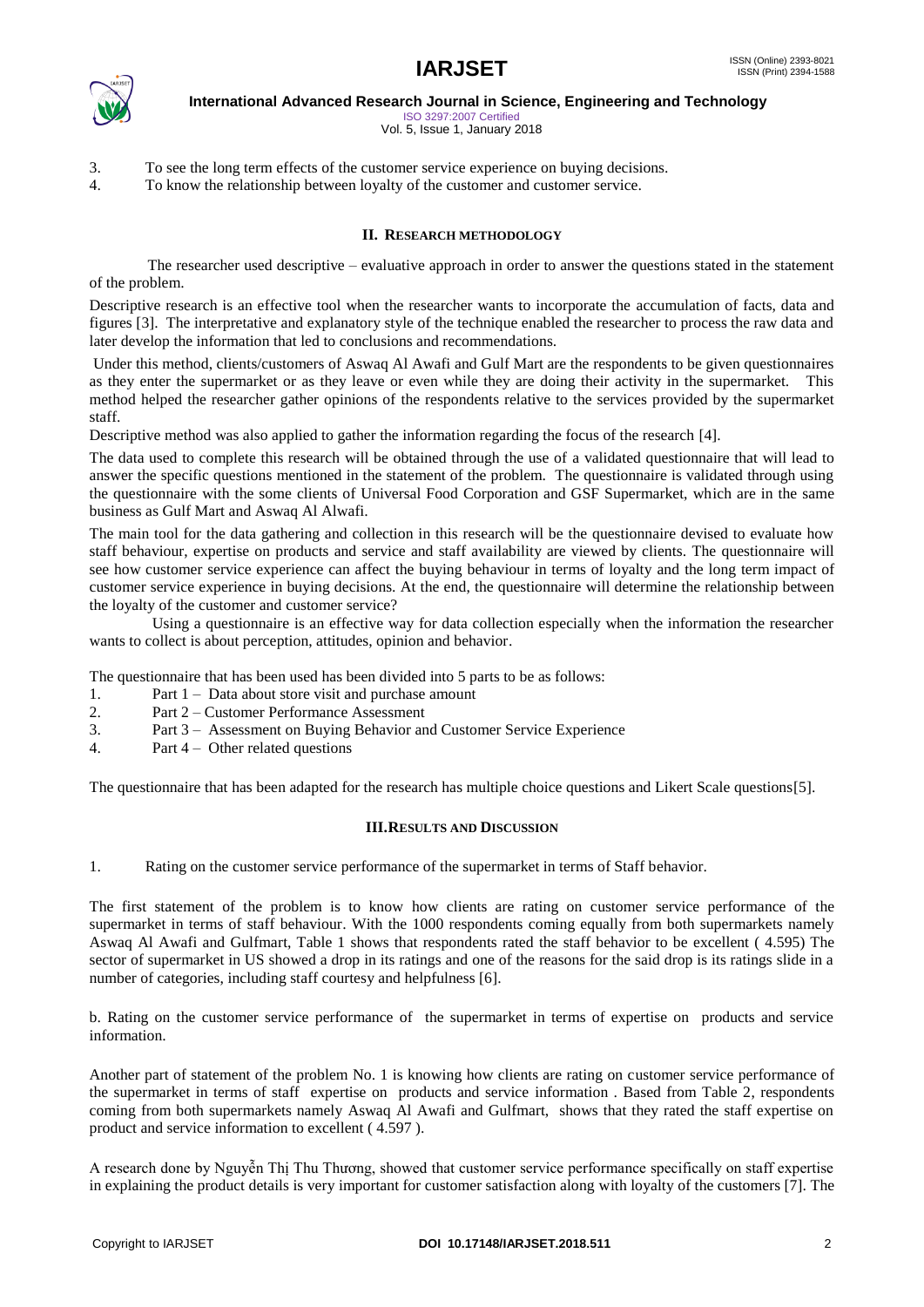

ISO 3297:2007 Certified Vol. 5, Issue 1, January 2018

article had important conclusion that, product, price, personal interaction of staff with customers and overall convenience experienced in the supermarkets have a positive influence on customer satisfaction. [8].

a. Rating on the customer service performance of the supermarket in terms of staff availability

The last part of statement of the problem No. 1 is knowing how clients are rating on customer service performance of the supermarket in terms of staff availability . Based from Table 3, respondents coming from both supermarkets namely Aswaq Al Awafi and Gulfmart, shows that they rated the staff availability to excellent ( 4.61).

A research done by Ram Mohan, had conclusion that staff availability and responsiveness to enquiry, Staff assistance during purchase, Price of products, Billing procedure time, Correctness of billing, Quality of products, Promotion schemes and offers are significant factors in customer satisfaction, especially in retail supermarkets [9].

1. What is the buying behavior of the respondents as affected by their customer service experiences?

Based on Table 4, it can be seen that a buying behavior will be influenced by good customer experience. It will make the respondents come back to the supermarket where they have experienced a positive encounter with the staff. Respondents from Aswaq Al Awafi and Gulfmart gave a mean of 4.53 which has a descriptive meaning of strongly agree.

Respondents from Aswaq Al Awafi and Gulfmart also strongly agreed with a score of 4.72 when asked whether they will tell others, to include their friend, relatives and acquaintances about their good experience with the supermarket. In addition, respondents from Aswaq Al Awafi and Gulfmart strongly agreed with a score of 4.49 that they will purchase more from the same supermarkets where they had good customer experience. In fact, they will continue to buy even after 2 years of their good customer experience as shown in the mean of 4.77. Meanwhile, they also strongly agreed that even after 2 years of bad experience, they will still not come back anymore to the same supermarket as manifested by the mean of 4.75.

Kate Legget in her article written in Zendesk, emphasized that happy customers will always end up to be loyal customers. From her article, she added that it is not only customer satisfaction that is the result of good customer experience, but more so, the loyalty coming from these customers. [10].

The article stressed that it is very important not to make the customers frustrated and dissatisfied because customers are the best source of marketing and promotion for any product or company.

In another article on Customer Experience and Loyalty, it stressed that in the very near future, customer service will be the next brand differential which will overtake price and product. [11].This means that the factors being considered for loyalty will be shifted from the traditional product, price and quality factor to customer service experience factor as a reason for loyalty.

What is the relationship between buying behaviour and customer service?

To answer the question on relationship between buying behaviour and customer service, the hypothesis is rejected for the staff availability with a Pearson correlation value of .100 as reflected in Table 5. This means that staff availability is significantly related to the buying behaviour of the respondents. It is something that can influence them to consider visiting a particular supermarket. On the other hand, the hypothesis is accepted for staff behaviour and expertise on product and service information. The table shows a value of .038 and .051 respectively.

1. What is the long-term impact of customer service experience in buying decisions?

 From Table 6, it can be seen 808 respondents ( 80.8% ) out of the total population of 1000 said that the loyalty to the supermarket will be affected by the kind of customer service that they received while 192 ( 19.2% ) said otherwise.

From Table 7, 55.5 % of the respondents said that there are several reasons that can be attributed for a good customer service experience like having any problem or issue solved quickly and not having to go from one person to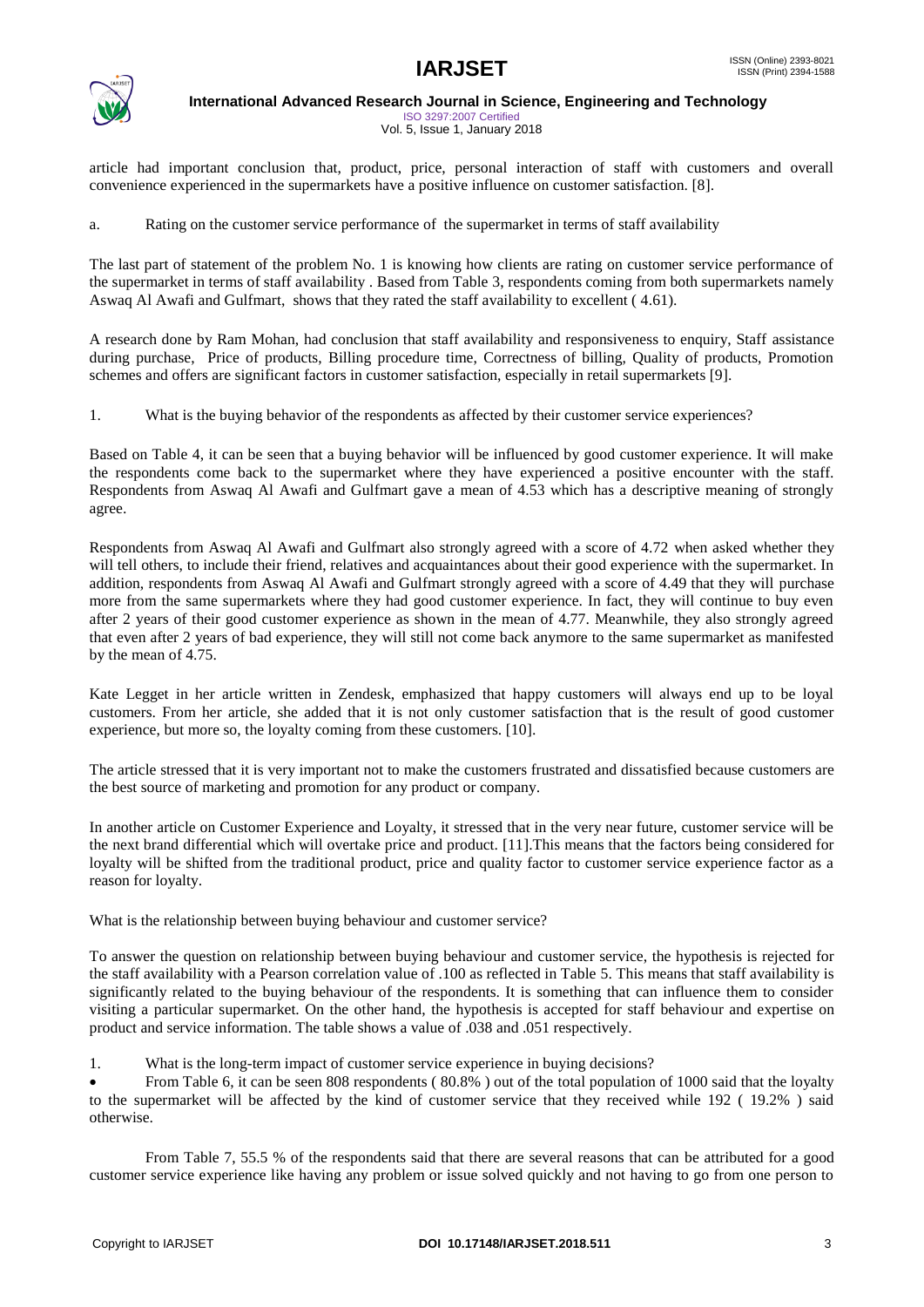

ISO 3297:2007 Certified Vol. 5, Issue 1, January 2018

another just to address the problem and issues about the product or service. Another factor which they deem important is having nice staff to assist them

On the other hand, there are some factors that will lead to experiencing bad customer service as shown in Table 8. It included the following: problems and issues were passed on from one person to another and it was not at all resolved. Also, another factor is not having accommodating staff. There are 664 respondents or 66.4% which agreed that all of the above mentioned factors are really to be taken seriously by the management of any supermarket if they do not want customers to be unhappy and unsatisfied with their customer service efforts.

A bad customer experience will drive away customers. As reflected in Table 9, 538 respondents or 53.8% of Aswaq Al Awafi and Gulfmart respondents both strongly agreed that in case they have experienced a bad customer experience in any supermarket or any store, they will stopped buying from the supermarket and even switched to another branch or supermarket and even recommend to others not to buy from the same.

In the same way that if they had a very good customer service experience, then they will continue to buy even more from the supermarket and recommend to their friends and relatives as agreed with 36.1% of respondents as shown in Table 10.

From an article by Chuck Ciarlo, it discussed that customers are more likely to buy from a company where they receive good customer service. In the same way that stop dealing with those who let them down. It is also interesting to know that in every type of business, people are affected by a positive or negative experience. Whether it is a good or bad experience, it will be result to a long-term impact of that lone encounter. From the same article it was reported that almost 25% of respondents stayed with a company that treated them right for two years while nearly 40% stayed away from a company that did not deliver acceptable service.

A conclusion from the article revealed that a positive or negative customer service experience will affect not only the existing and potential customers as well. Social media has opened up a number of channels for consumers to voice their displeasure, or to recommend a product or service to their friends.

Table 11 shows which among the staff behaviour, expertise on product and service information and availability of staff is liked most by the respondents. 58.1% of the respondents considered the expertise while 27.6% of the respondents said it is the availability of the staff and 14.3% said it is the staff behavior. In any case all these 3 factors are considered very important.

### **IV.CONCLUSION**

Findings, Conclusions and Recommendations

This chapter presents the summary of findings that were taken after processing and interpreting the data, after which the conclusions are drawn and eventually, coming up with the recommendations to further improve the incentive programs and its implementation.

1. On the ratings of the clients on the customer service performance of the supermarket in terms of staff behaviour , expertise on products and service behaviour and staff availability.

 The respondents rated the staff behaviour, Expertise on products and service behaviour and Staff availability to be excellent. They appreciated that the staff from both the supermarkets under research (Gulfmart and Aswaq Al Awafi ) are courteous and helpful. This leads to the conclusion that these 3 factors are important factors that can lead to customer satisfaction. A research by Oguz Turkay of the Sakarya University and Serkan Sengul of Abant Izzet Baysal University in Turkey indicated that it is important that a successful customer - staff relationship leads to customer satisfaction [12]. The research emphasized the necessity to ensure that staff or employees meeting customers in the front line on a daily basis should aim to develop a successful relationship with the customers.

It is therefore recommended that supermarkets where the level of customer is high should invest on training their staff to further improve expertise on the products and /or services that they offer and further ensure that a good number of staff are available to assist the needs of the customers.

2. On the respondents' buying behaviour as affected by their customer service experiences.

Results of the data clearly indicated that good customer service leads to positive outcome for the business as clients strongly agreed about doing themselves the marketing through advertising the supermarket to their friends and relatives. Amitava Kundu in his research emphasized that buying behavior is greatly affected by a positive or good customer service. In fact, it even determines the longevity of customer relationship [13]. This would mean that the better is the experience remembered by the customers, the longer the time they will stick to patronizing your products and services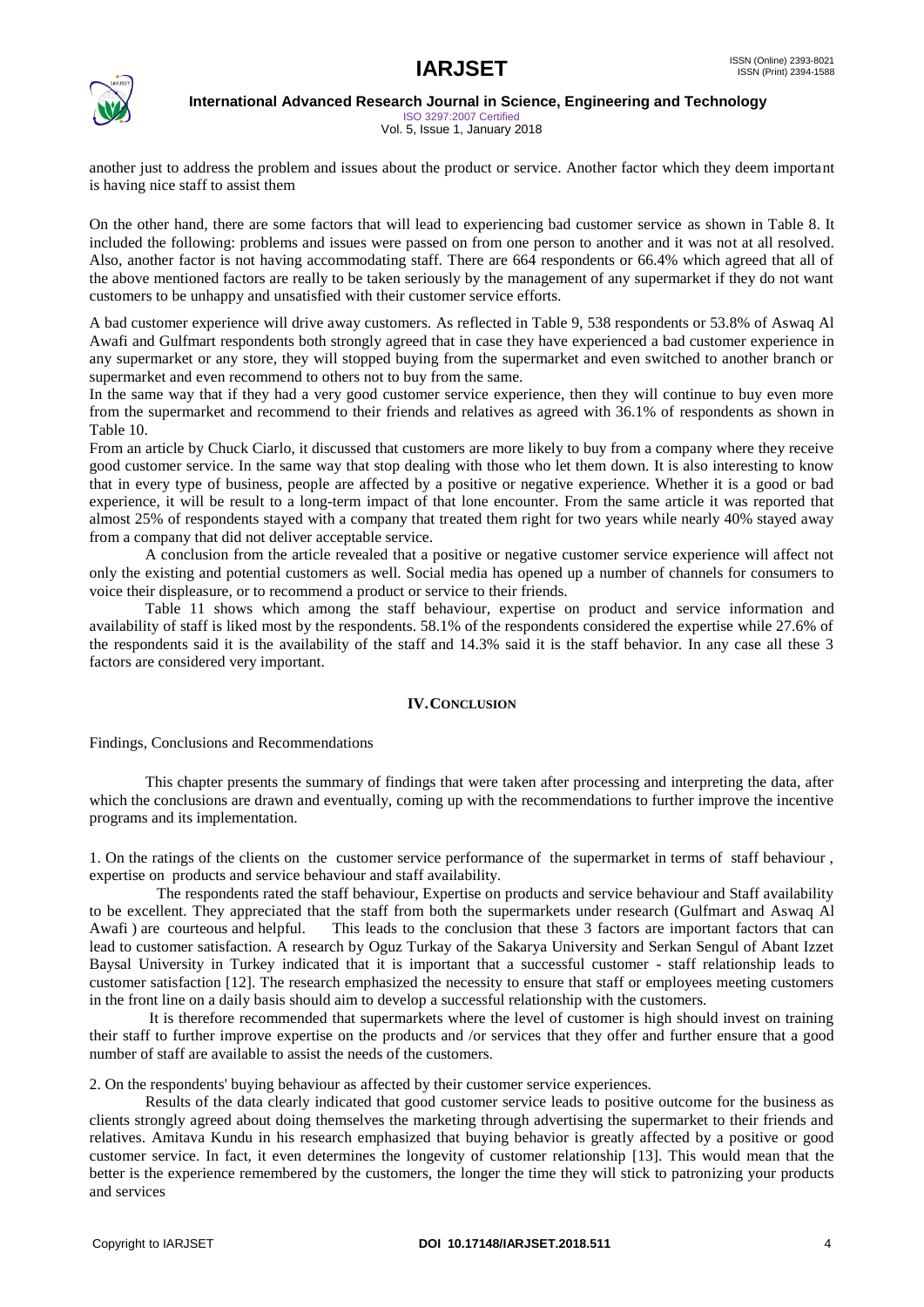

ISO 3297:2007 Certified Vol. 5, Issue 1, January 2018

In conclusion, buying behaviour can be expected to be influenced by the customer service experience. Customers will continue to buy even in big bulks with increased frequency from the supermarket even years after having the good experience. In the same way that customers will continue to avoid the supermarket where they were not able to get good customer service. It is therefore recommended that supermarkets should ensure that all staff who are in contact with the clients to always display good manners and ethics as they deal with the customers.

3. On relationship between buying behavior and customer service.

Based from the results of the survey filled up by 1000 respondents, among the 3 factors of customer service, it is only the staff availability which is significantly related with the buying behaviour while the staff behaviour and expertise is not related at all. It is concluded that customers pay more attention to the availability of staff that can assist them during their visit n the supermarket. Having this result, it is recommended that supermarkets should ensure that their staff are available to assist customers anytime. The breaktime should be scheduled among staff so that there will be staff that will be available the entire store hours.

In some where there are peak periods, it is recommended that part-time staff maybe hired although this may not be applicable in every company. By hiring part time staff, the supermarket can address the need to assist customers. This is easier to implement since people who work on this set up are already used to working on different schedule, different shifts on different days. [14].

4. The long-term impact of customer service experience in buying decisions

Data shows that the long term impact of the customer service can be translated in the form of loyalty of customers. There are consumer reports surveys whose results show that around 91 percent of its customers will not do business with the same company for the second time if you botch during the first encounter [15]. This loyalty can be manifested from the frequency and longevity of visits which the customers are doing. It is concluded that maintaining old customers are much more easier than winning new ones and therefore any company should always take care of its customers through excellent customer service.

#### **ACKNOWLEDGEMENT**

 The researcher is expressing her great appreciation to the following people, who have been instrument in making this research possible and workable.

 First, to the respondents whom I disturbed while they were doing their grocery activities at Aswaq Al Awafi and Gulf Mart.

 Second, to **Dr Romiro Bautista** who is the researcher's colleague and friend, for his assistance in doing the SPSS of the data. Without his help, chapter 4 and 5 cannot be completed,

Fourth, to the researcher's family who serves as inspiration in all the researcher's undertaking,

 Lastly, to God Almighty, for the strength and guidance, motivation to complete the research despite lots of tensions and pressures.

#### **REFERENCES**

[1,2] William Stevenson, (2011) Operations Management, 11<sup>th</sup> Edition, Published by Mc Graw Hill, ISBN-13-978-0073525259

[3,4]Wikipedia, Descriptive Research, [https://en.wikipedia.org/wiki/Descriptive\\_Research](https://en.wikipedia.org/wiki/Descriptive_Research)

[5]<http://www.businessdictionary.com/definition/Likert-scale.html>

[6] Ute Walter , Drivers of Customers Service: A Customer Perception On Co-Creation Of Restaurant Services Focusing On Interactions, Processes And Activities, Orebro University, ISSN 1652-2974

[7,8] Nguyễn Thị Thu Thương , Factors Influencing Customer Satisfaction Towards Supermarkets In Thai Nguyen City, Vietnam, International Journal of Economics, Commerce and Management United Kingdom Vol. IV, Issue 2, February 2016 Licensed under Creative Common Page 464 http://ijecm.co.uk/ ISSN 2348 0386

[9] Ram Mohan, To Identify The Factors Impacting Customer Satisfaction In Food Retail Supermarkets, Institute of Management, Christ University, Hosur Road, Bangalore-

[10] Kate Legget, Customer Satisfaction And Loyalty,<http://searchcrm.techtarget.com/video/>

Kate-Leggett-on-AHT-FCR-customer-satisfaction-and-loyalty

[11] Customer Experience and Loyalty , 2014, https://www.raconteur.net/customer-experience-and-loyalty

[12] Oguz Turkay and Serkan Sengul, Employee Behaviours Creating Customer Satisfaction: A Comparative Case Study on Service Encounters in Hotels, 2014, European Journal of Tourism, Hospitality and Recreation, Volume 5, Issue 2, pp25-46.

[13]Amitava Kunda, 2013, Great Customer Service Influences Buying Behaviors [https://www.tibco.com/blog/2013/12/02/great-customer-service](https://www.tibco.com/blog/2013/12/02/great-customer-service-influences-our-buying-behavior/)[influences-our-buying-behavior/](https://www.tibco.com/blog/2013/12/02/great-customer-service-influences-our-buying-behavior/)

[14]Janae Forshee, 2014, 10 Scheduling Strategies to Optimize your Workforce. [http://www.icmi.com/Resources/Workforce-](http://www.icmi.com/Resources/Workforce-Management/2014/05/10-Scheduling-Strategies-to-Optimize-Your-Workforce)[Management/2014/05/10-Scheduling-Strategies-to-Optimize-Your-Workforce](http://www.icmi.com/Resources/Workforce-Management/2014/05/10-Scheduling-Strategies-to-Optimize-Your-Workforce)

[15] The Art of Customer Loyalty[, https://www.helpscout.net/customer-loyalty/](https://www.helpscout.net/customer-loyalty/)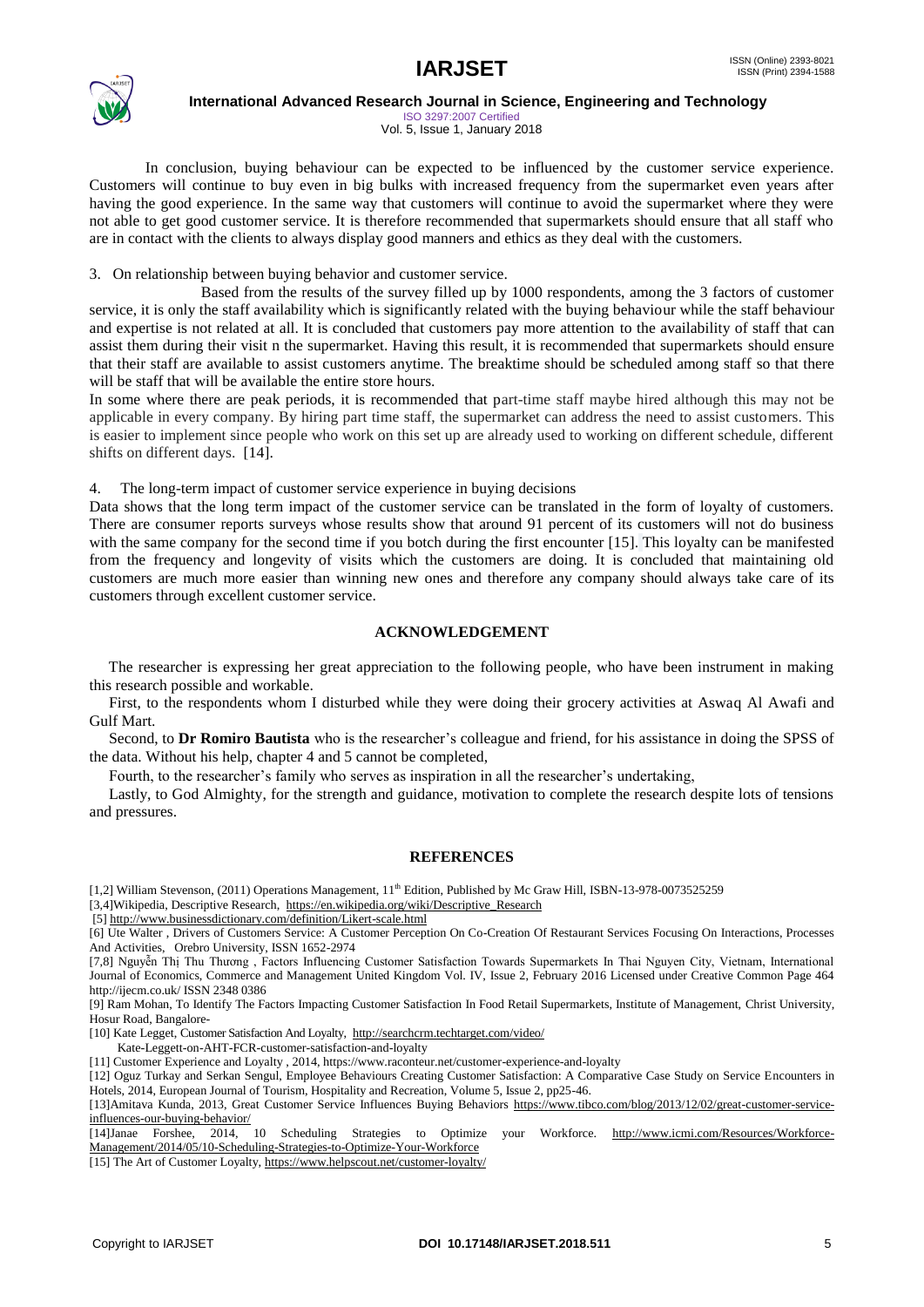

ISO 3297:2007 Certified

Vol. 5, Issue 1, January 2018

# **BIOGRAPHY**

**Dr Marluna Lim Urubio** completed her Bachelor of Science in Management and Industrial Engineering from Mapua Insttitute of Technology while she took her Master in Engineering Management with specialization in Manufacturing Management from Pamantasan ng Lungsod ng Maynila.

She earned her Ph.D in Technology Management from the Technological University of the Philippines. Her dissertation is about the solar technology implementation in the Philippines. She has taught in Mapua Institute of Technology as well as De La Salle University Dasmarinas where she was Dean of Engineering, Architecture and Technology. She presented lectures in Widja Mandala Catholic University in Surabaya Indonesia and has a wide industry exposure in semiconductor industry.

Currently, she is an Assistant Professor in the College of Administrative and Financial Sciences and concurrently the Head of Planning and Development Office at AMA International University Bahrain

### Table 1: Rating on the Staff Behaviour

| <b>Staff Behaviour</b> |                                             | Mean  | Descriptive    |
|------------------------|---------------------------------------------|-------|----------------|
|                        |                                             |       | Interpretation |
|                        | Staff greeted you and offered to help you.  | 4.62  | Excellent      |
|                        | Staff was friendly and cheerful throughout. | 4.58  | Excellent      |
|                        | Staff was courteous throughout.             | 4.58  | Excellent      |
| Grand Mean             |                                             | 4.595 | Excellent      |

### Table 2:

| Expertise on products and service behaviour |                                                     | Mean  | Descriptive    |
|---------------------------------------------|-----------------------------------------------------|-------|----------------|
|                                             |                                                     |       | Interpretation |
|                                             | Staff showed knowledge of the products or services. | 4.52  | Excellent      |
| 2                                           | Staff answered your questions                       | 4.68  | Excellent      |
| 3                                           | Staff offered pertinent advice.                     | 4.66  | Excellent      |
| $\overline{4}$                              | Overall, how would you rate the customer service?   | 4.54  | Excellent      |
| <b>Grand Mean</b>                           |                                                     | 4.597 | Excellent      |

### Table 3: Rating on Staff Availability

| Staff availability |                                                           | Mean | Descriptive    |
|--------------------|-----------------------------------------------------------|------|----------------|
|                    |                                                           |      | Interpretation |
|                    | Staff is available in a timely manner.                    | 4.64 | Excellent      |
|                    | Staff is ready to assist anytime                          | 4.67 | Excellent      |
|                    | At anytime that you need assistance, a staff is available | 4.53 | Excellent      |
| Grand Mean         |                                                           | 4.61 | Excellent      |

Table 4: Buying Behavior Of The Respondents As Affected By Their Customer Service Experiences?

| <b>Buying Behavior</b> |                                                                                                 | Mean  | Descriptive<br>Interpretation |
|------------------------|-------------------------------------------------------------------------------------------------|-------|-------------------------------|
|                        | I will continue to come back to the store where I have a good customer<br>service interaction.  | 4.53  | <b>Strongly Agree</b>         |
| 2                      | I will tell others about my good customer service experiences.                                  | 4.72  | <b>Strongly Agree</b>         |
| 3                      | I will purchase more after my good customer service experience                                  | 4.49  | <b>Strongly Agree</b>         |
| $\overline{4}$         | I continue to avoid buying even after 2 or more years of my bad customer<br>service experience. | 4.75  | <b>Strongly Agree</b>         |
| 5                      | I will continue to buy even after 2 years or more of my good customer<br>experience.            | 4.77  | <b>Strongly Agree</b>         |
|                        | Grand Mean                                                                                      | 4.653 | <b>Strongly Agree</b>         |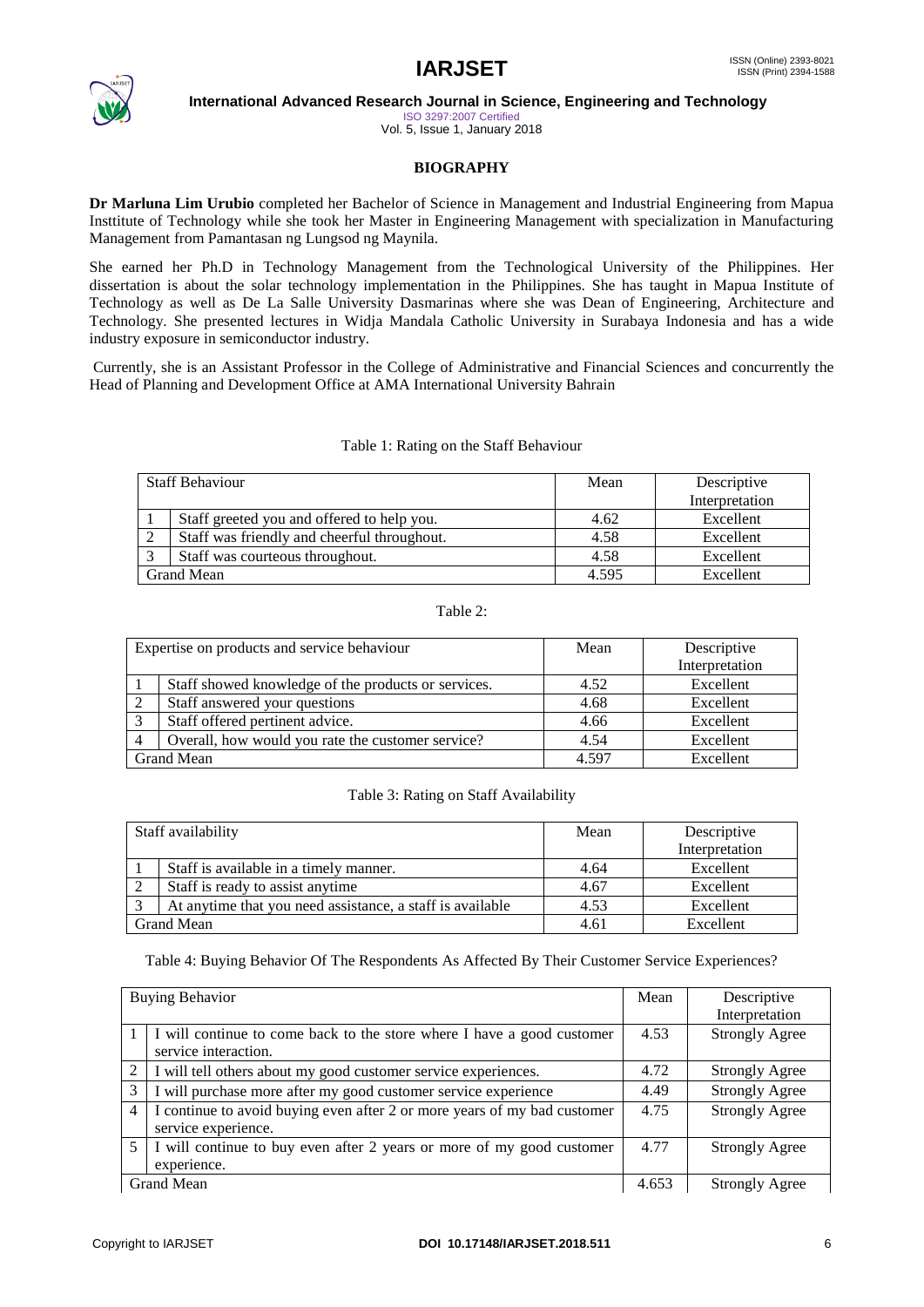

ISO 3297:2007 Certified Vol. 5, Issue 1, January 2018

## Table 5: Relationship Between Buying Behaviour And Customer Service

| <b>Customer Service Experiences</b>           |                            | <b>Buying</b>    | Decision  |
|-----------------------------------------------|----------------------------|------------------|-----------|
|                                               |                            | <b>Behaviour</b> |           |
| <b>Staff Behaviour</b>                        | <b>Pearson Correlation</b> | .038             | Accept Ho |
|                                               | p-value                    | .225             |           |
| Staff availability                            | <b>Pearson Correlation</b> | $.100*$          | Reject Ho |
|                                               | p-value                    | .001             |           |
| Expertise on products and service information | <b>Pearson Correlation</b> | .051             | Accept Ho |
|                                               | p-value                    | .107             |           |

\*significant at .01 level

Results:

Staff behaviour is not related with their buying behavior.

Staff availability is significantly related with their buying behavior

Expertise on products and service behavior is not related with their buying behavior.

# Table 6 : Loyalty and Customer Service

| Will your loyalty with us be affected by the kind of customer service that<br>we have? | Frequency | Percent |
|----------------------------------------------------------------------------------------|-----------|---------|
| Yes                                                                                    | 808       | 80.8    |
| No                                                                                     | 192       | 19.2    |

# Table 7: Ranking of Factors that affect Good Customer Service

| What specific action gave you a good customer service experience? | Frequency | Percent |
|-------------------------------------------------------------------|-----------|---------|
|                                                                   |           |         |
| The problem or issue I had was solved quickly                     | 39        | 3.9     |
| The person who helped me was nice.                                | 91        | 9.1     |
| The problem was resolved in one interaction, no passing around    | 127       | 12.7    |
| with multiple people                                              |           |         |
| The outcome came as per my expectation.                           | 188       | 18.8    |
| All of the above                                                  | 555       | 55.5    |

### Table 8: Ranking of Factors that Result to Bad Customer Service

|    | What specific action gave you a bad customer service experience? | Frequency | Percent |
|----|------------------------------------------------------------------|-----------|---------|
|    |                                                                  |           |         |
|    | I had to explain my problem to multiple people.                  | 10        | 1.0     |
|    | The person I dealt with is not accommodating.                    | 36        | 3.6     |
| 3. | It took a long time to resolve my problem                        | 62        | 6.2     |
| 4. | My problem was never resolved.                                   | 228       | 22.8    |
|    | All of the above                                                 | 664       | 66.4    |